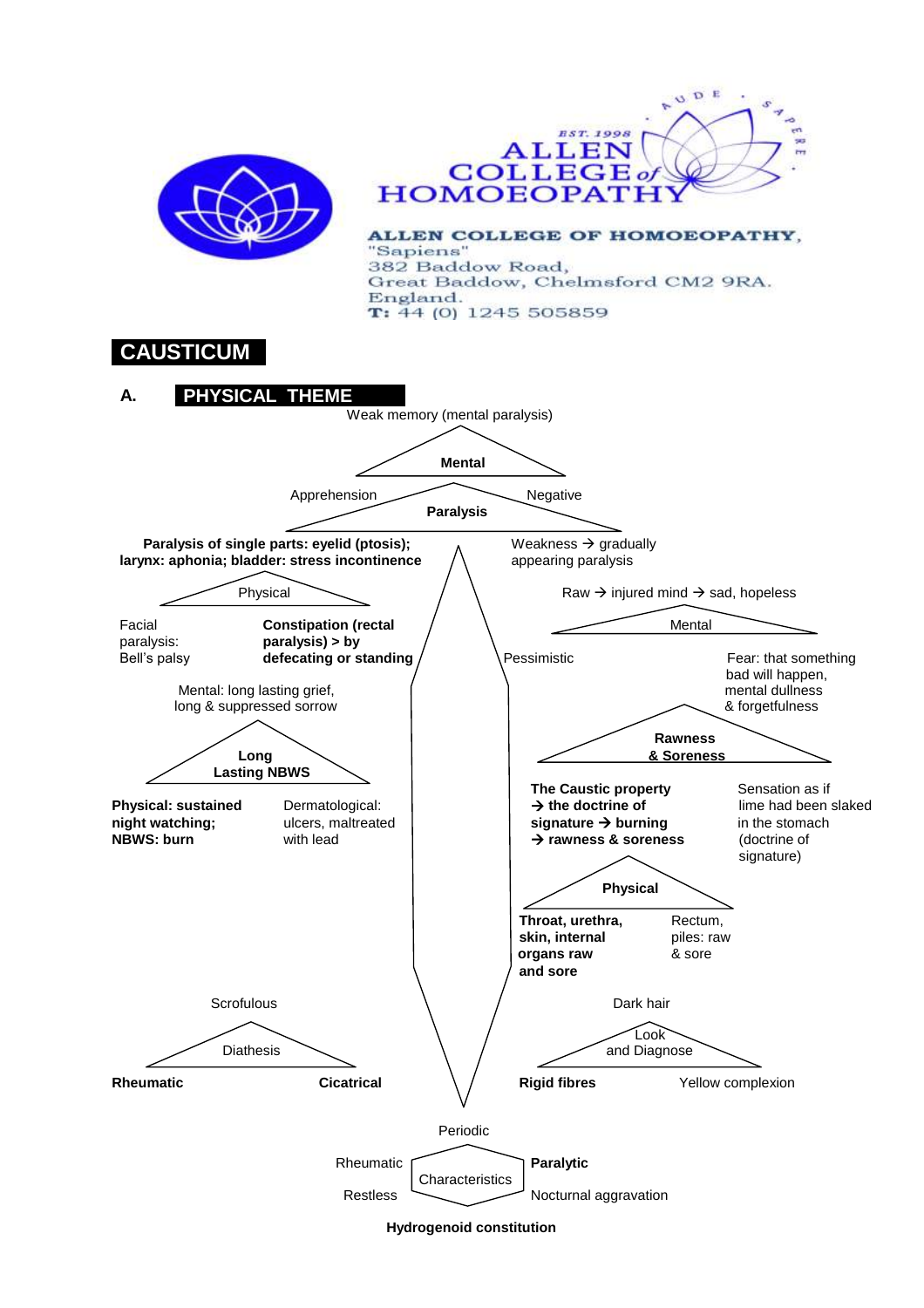#### **Physical Clinicals**:

- 1. Paretic weakness & Paralysis.
- 2. Writer's cramp; Dupuytren's contracture; ptosis etc.
- 3. Aphonia, hoarseness.
- 4. Chronic Gastristis. Constipation. Haemorrrhoids & rectal problems.
- 5. Incontinence, bedwetting.
- 6. Cicatrices ulceration.



Senses (eyesight : black spots)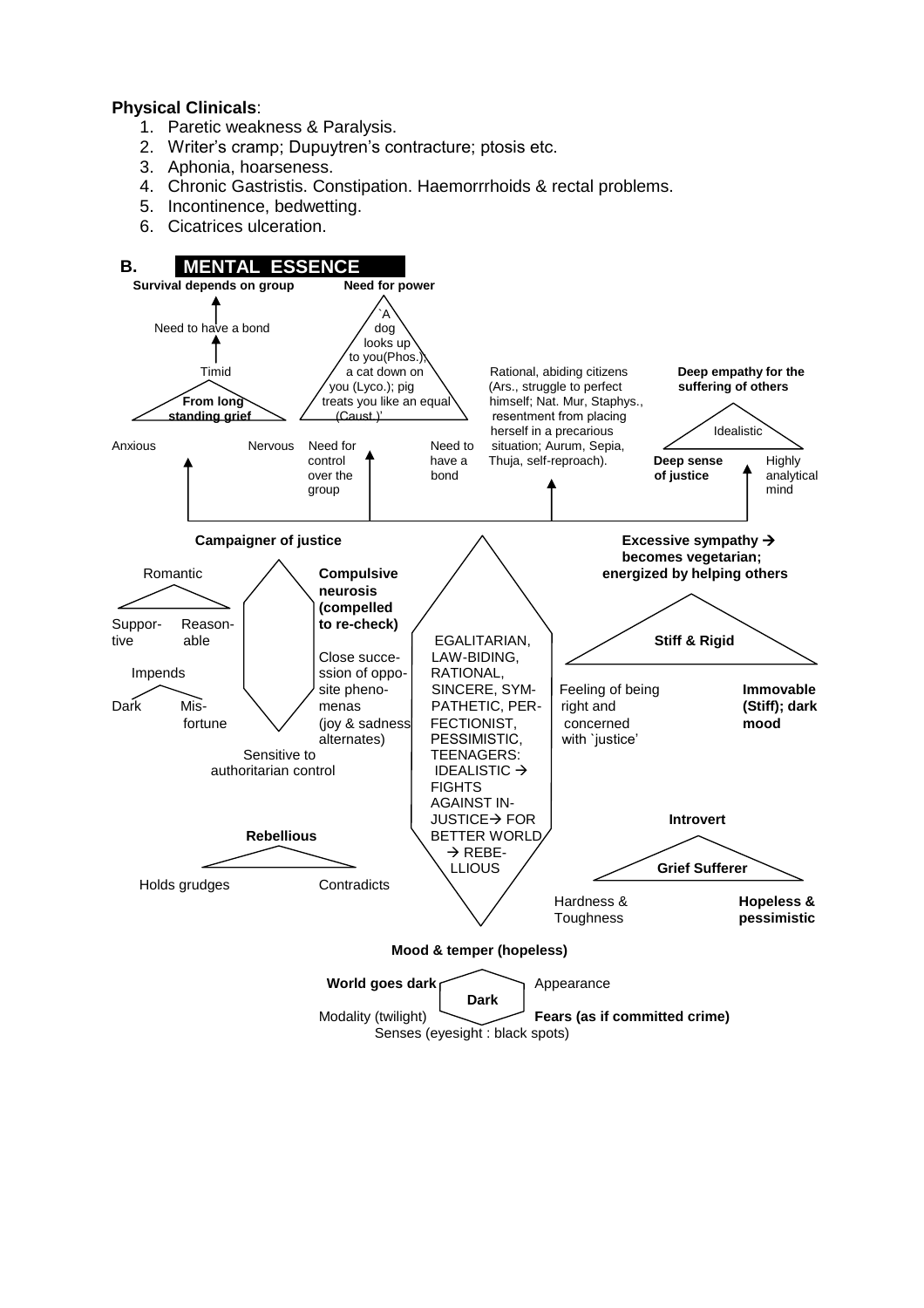